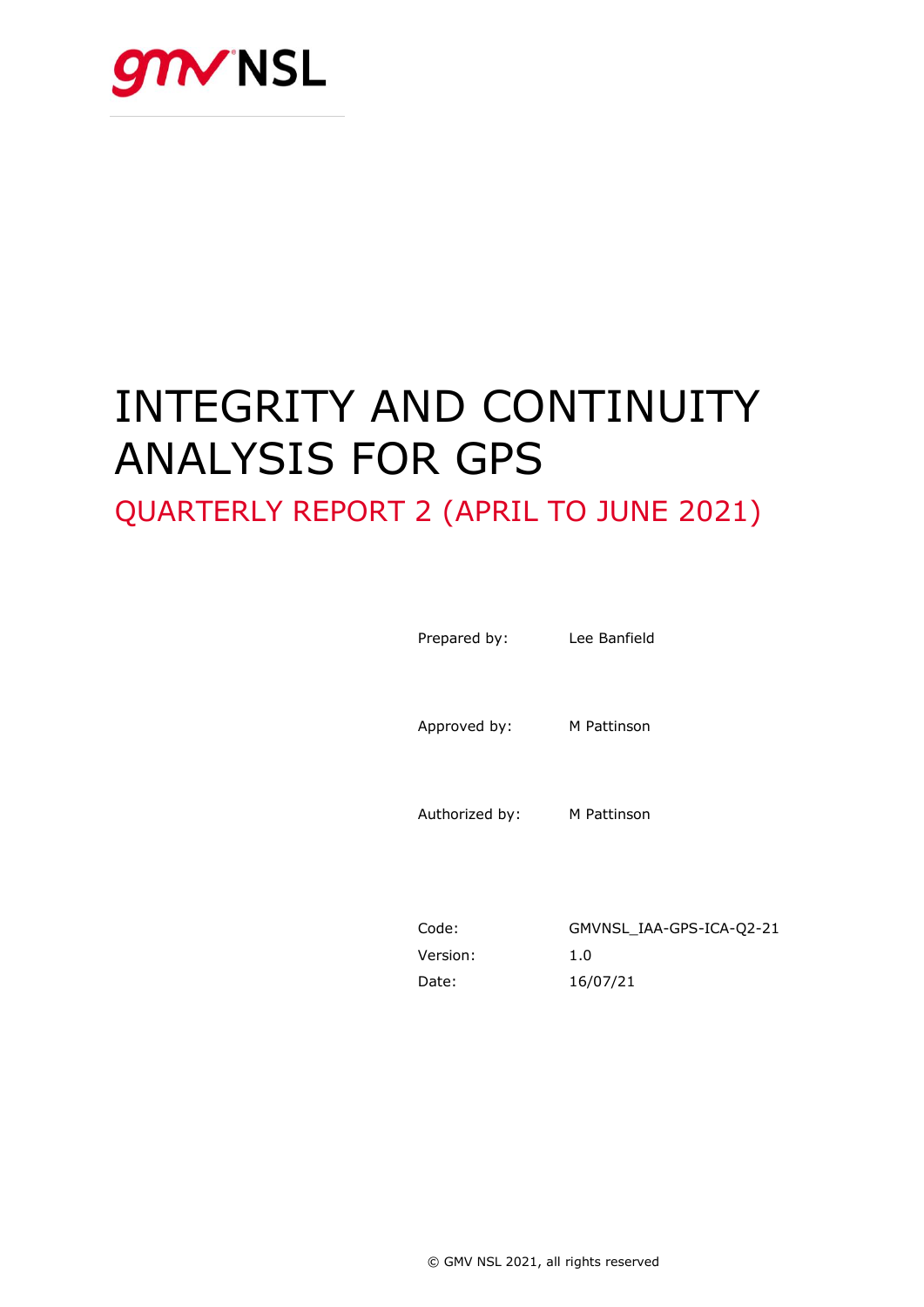

| GMVNSL IAA-GPS-ICA-Q2-21 |
|--------------------------|
| 16/07/21                 |
| 1.0                      |
| 2 of 18                  |
|                          |

## DOCUMENT STATUS SHEET

| <b>Version</b> | <b>Date</b> | <b>Pages</b> | <b>Changes</b>                 |
|----------------|-------------|--------------|--------------------------------|
| 1.0            | 16/07/2021  | 19           | First version delivered to OSi |
|                |             |              |                                |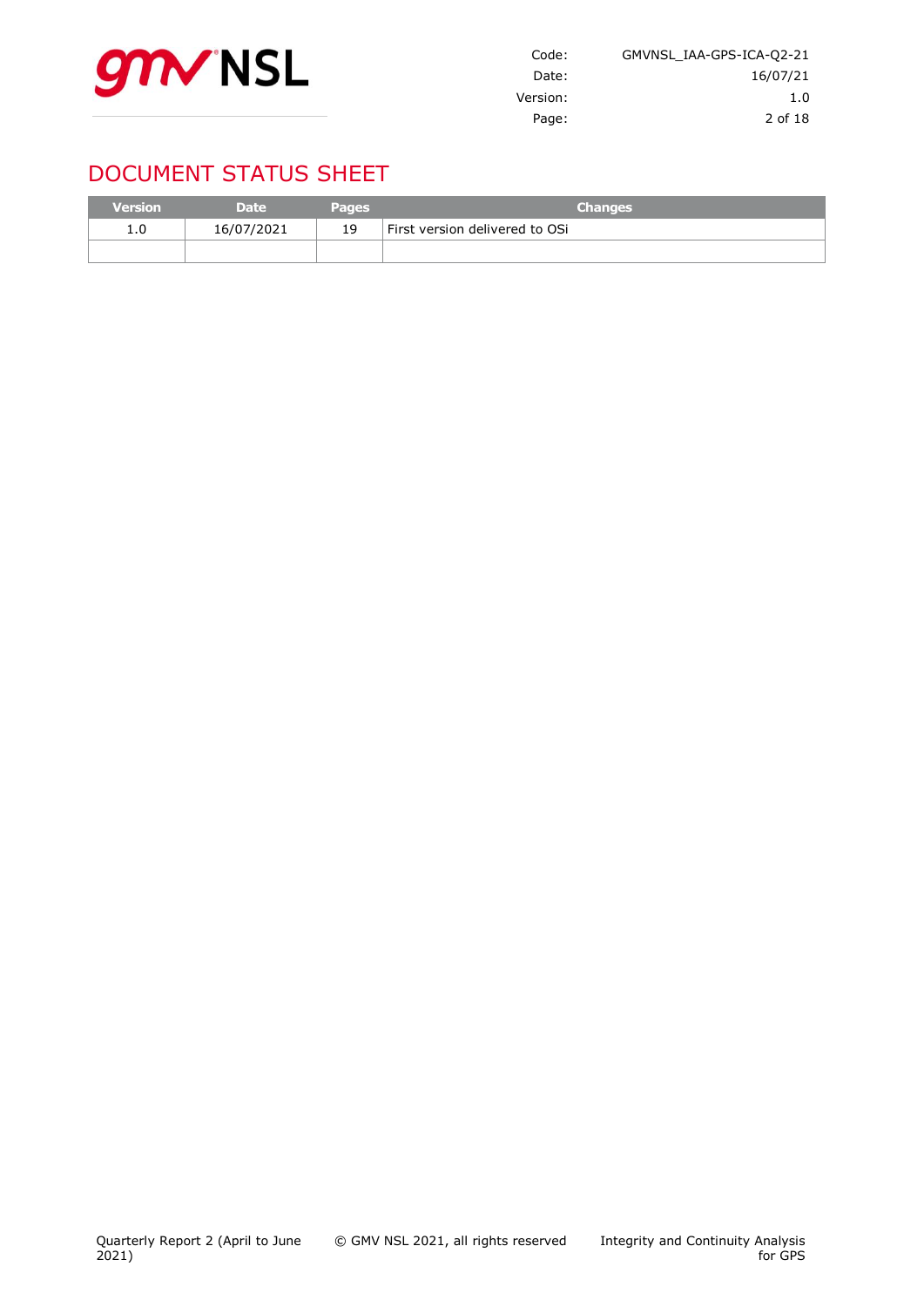

Code: GMVNSL\_IAA-GPS-ICA-Q2-21 Date: 16/07/21 Version:  $1.0$ Page: 3 of 18

## **TABLE OF CONTENTS**

| 1 <sup>1</sup> |  |
|----------------|--|
|                |  |
|                |  |
|                |  |
|                |  |
|                |  |
|                |  |
| 2.             |  |
|                |  |
|                |  |
|                |  |
|                |  |
| 3.             |  |
| $\mathbf{4}$   |  |
| 5.             |  |
| 6.             |  |
| 7.             |  |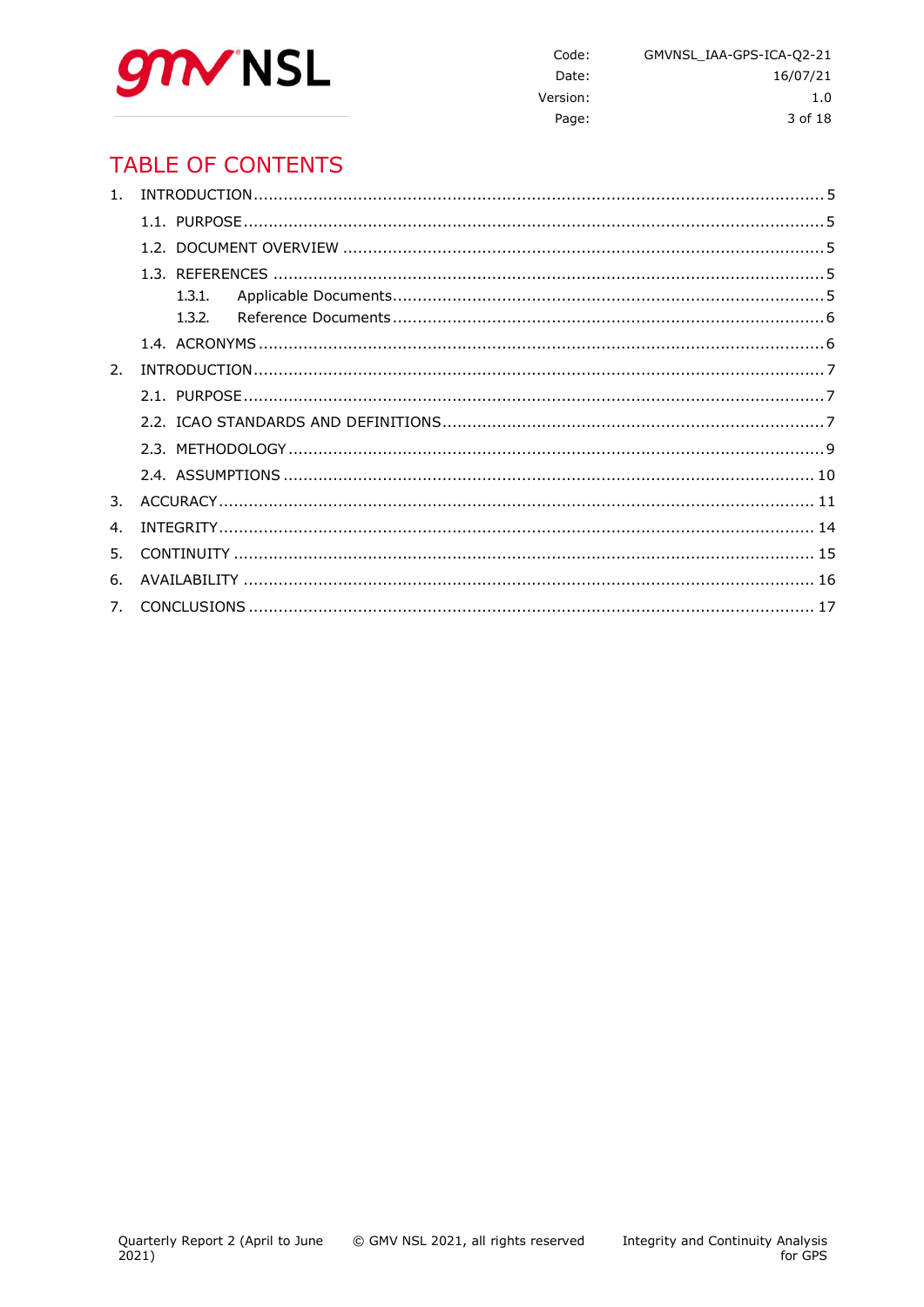

| GMVNSL IAA-GPS-ICA-Q2-21 | Code:    |
|--------------------------|----------|
| 16/07/21                 | Date:    |
| 1.0                      | Version: |
| 4 of 18                  | Page:    |

## LIST OF TABLES AND FIGURES

| Figure 3-3: Horizontal Error Distribution above 2m for Monitoring Period12 |  |
|----------------------------------------------------------------------------|--|
|                                                                            |  |
|                                                                            |  |
|                                                                            |  |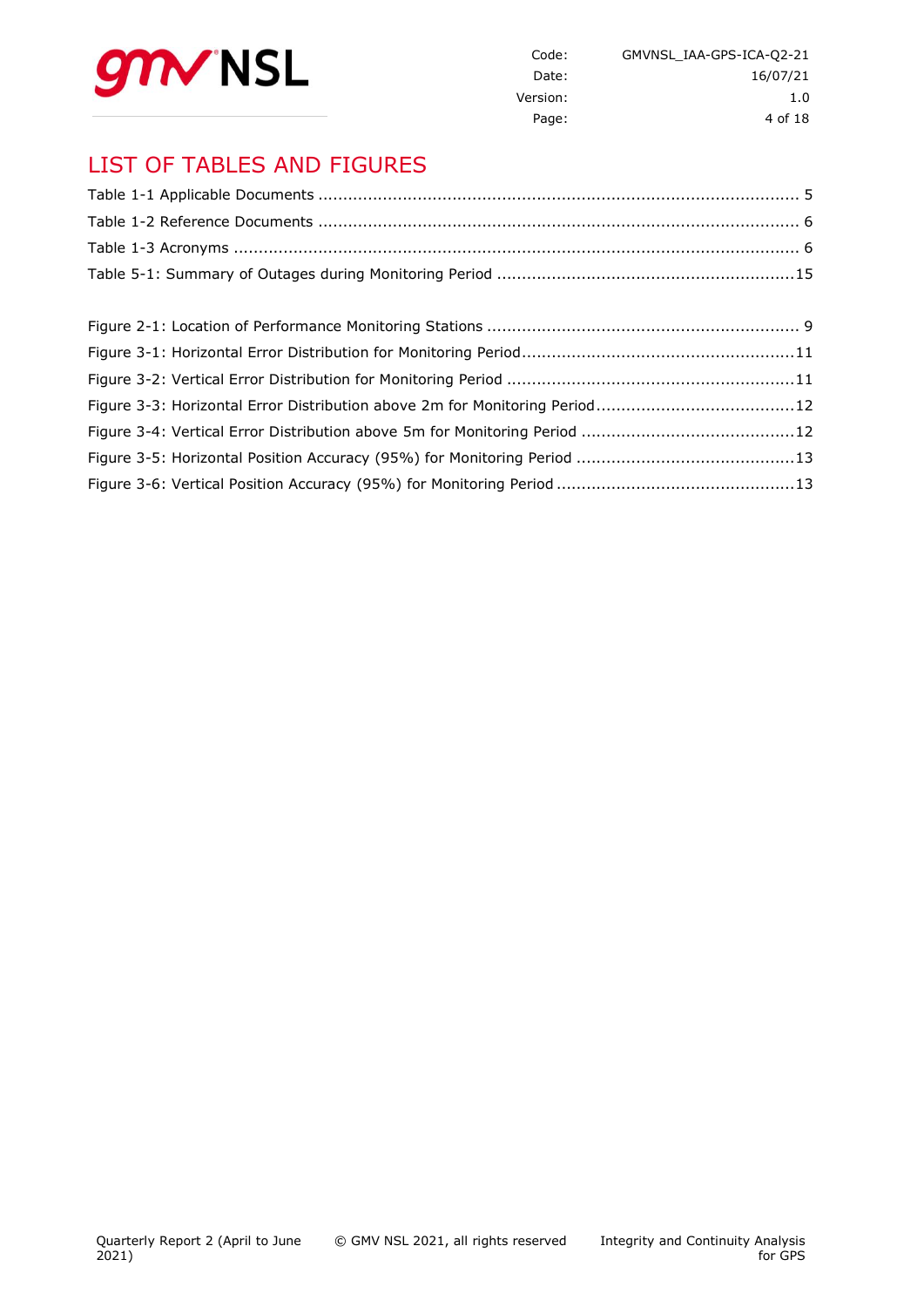

## <span id="page-4-0"></span>1. INTRODUCTION

#### <span id="page-4-1"></span>1.1. PURPOSE

This document presents the results of the integrity and continuity analysis for GPS against ICAO requirements for the period of April to June 2021. The objectives of the study are to compare the measured performance to applicable ICAO SARPs in Annex 10 Volume 1 [RD.1], covering the following parameters [AD.1]:

- Accuracy;
- **Integrity;**
- Continuity;
- **Availability.**

Assuming fault free receiver performance conforming to TSO-C129 specification.

<span id="page-4-2"></span>The performance is analysed using raw data recorded at the OSi site MLG1.

#### 1.2. DOCUMENT OVERVIEW

This document is arranged in the following sections:

- **Section 1**, the current section, is an introduction which describes the purpose, scope and structure of the document;
- **Section 2** introduces the activity, including relevant performance requirements, methodology for assessment and list of assumptions;
- **Section 3** presents the accuracy assessment;
- **Section 4** contains an assessment of the integrity;
- **Section 5** presents the continuity assessment;
- **Section 6** contains an assessment of the availability;
- <span id="page-4-3"></span>**Section 7** presents the conclusions.

#### 1.3. REFERENCES

#### <span id="page-4-4"></span>1.3.1. APPLICABLE DOCUMENTS

The following documents, of the exact issue shown, form part of this document to the extent specified herein. Applicable documents are those referenced in the Contract or approved by the Approval Authority. They are referenced in this document in the form [AD.x]:

#### **Table 1-1 Applicable Documents**

<span id="page-4-5"></span>

| Ref.     | <b>Title</b>                                                                                                                        | Code | <b>Version</b> | <b>Date</b> |
|----------|-------------------------------------------------------------------------------------------------------------------------------------|------|----------------|-------------|
| [AD.1]   | Agreement relating to the provision of services<br>pursuant to request for tenders for the provision<br>of GNSS monitoring services | -    | -              | 25/06/19    |
| $[AD.2]$ |                                                                                                                                     |      |                |             |
| $[AD.3]$ |                                                                                                                                     |      |                |             |
| [AD.4]   |                                                                                                                                     |      |                |             |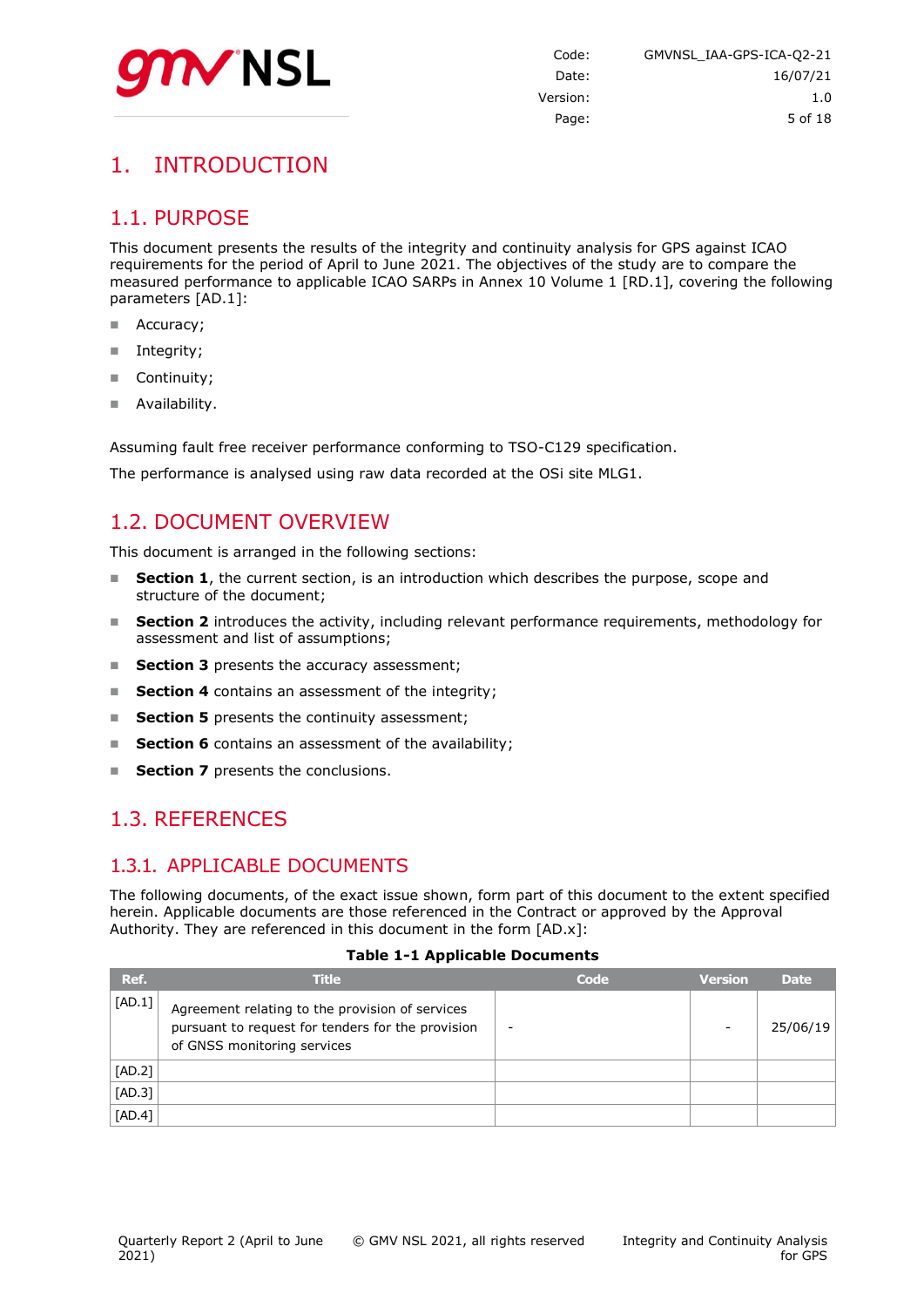

| Code:    | GMVNSL IAA-GPS-ICA-Q2-21 |
|----------|--------------------------|
| Date:    | 16/07/21                 |
| Version: | 1.0                      |
| Page:    | 6 of 18                  |

#### <span id="page-5-0"></span>1.3.2. REFERENCE DOCUMENTS

The following documents, although not part of this document, amplify or clarify its contents. Reference documents are those not applicable and referenced within this document. They are referenced in this document in the form [RD.x]:

|  |  | <b>Table 1-2 Reference Documents</b> |  |
|--|--|--------------------------------------|--|
|  |  |                                      |  |

<span id="page-5-2"></span>

| Ref.   | <b>Title</b>                                                                                                                                       | Code                               | <b>Version</b>             | <b>Date</b>      |
|--------|----------------------------------------------------------------------------------------------------------------------------------------------------|------------------------------------|----------------------------|------------------|
| [RD.1] | ICAO SARPS, Annex 10: International Standards<br>and Recommended Practices: Aeronautical<br>Telecommunications, Volume 1: Radio Navigation<br>Aids |                                    | 7 <sup>th</sup><br>Edition | July 2018        |
| [RD.2] | Global Positioning System Standard Positioning<br>Service Performance Standard                                                                     | <b>GPS SPS</b>                     | 5 <sup>th</sup><br>Edition | April 2020       |
| [RD.3] | Reference Set of Parameters for RAIM Availability<br>Simulations', EUROCAE WG-62                                                                   |                                    |                            | 8-9 July<br>2003 |
| [RD.4] | The International GNSS Service in a changing<br>landscape of Global Navigation Satellite Systems                                                   | Journal of Geodesy 83: 191-<br>198 |                            | 2009             |

#### <span id="page-5-1"></span>1.4. ACRONYMS

Acronyms used in this document and needing a definition are included in the following table:

#### **Table 1-3 Acronyms**

<span id="page-5-3"></span>

| <b>Acronym</b> | <b>Definition</b>                        |
|----------------|------------------------------------------|
| <b>AOD</b>     | Age of Data                              |
| <b>GNSS</b>    | Global Navigation Satellite System       |
| <b>GPS</b>     | Global Positioning System                |
| <b>HDOP</b>    | Horizontal Dilution of Precision         |
| IAA            | Irish Aviation Authority                 |
| IGS            | <b>International GNSS Service</b>        |
| <b>NANU</b>    | Notice Advisory to Navstar Users         |
| <b>NOTAM</b>   | Notice To Airmen                         |
| <b>PDOP</b>    | Position Dilution Of Precision           |
| RAIM           | Receiver Autonomous Integrity Monitoring |
| SIS            | Signal In Space                          |
| <b>SPS</b>     | <b>Standard Positioning Service</b>      |
| <b>TTA</b>     | Time To Alarm                            |
| <b>UERE</b>    | User Equivalent Range Error              |
| <b>URA</b>     | User Range Accuracy                      |
| <b>URE</b>     | User Range Error                         |
| <b>VDOP</b>    | Vertical Dilution Of Precision           |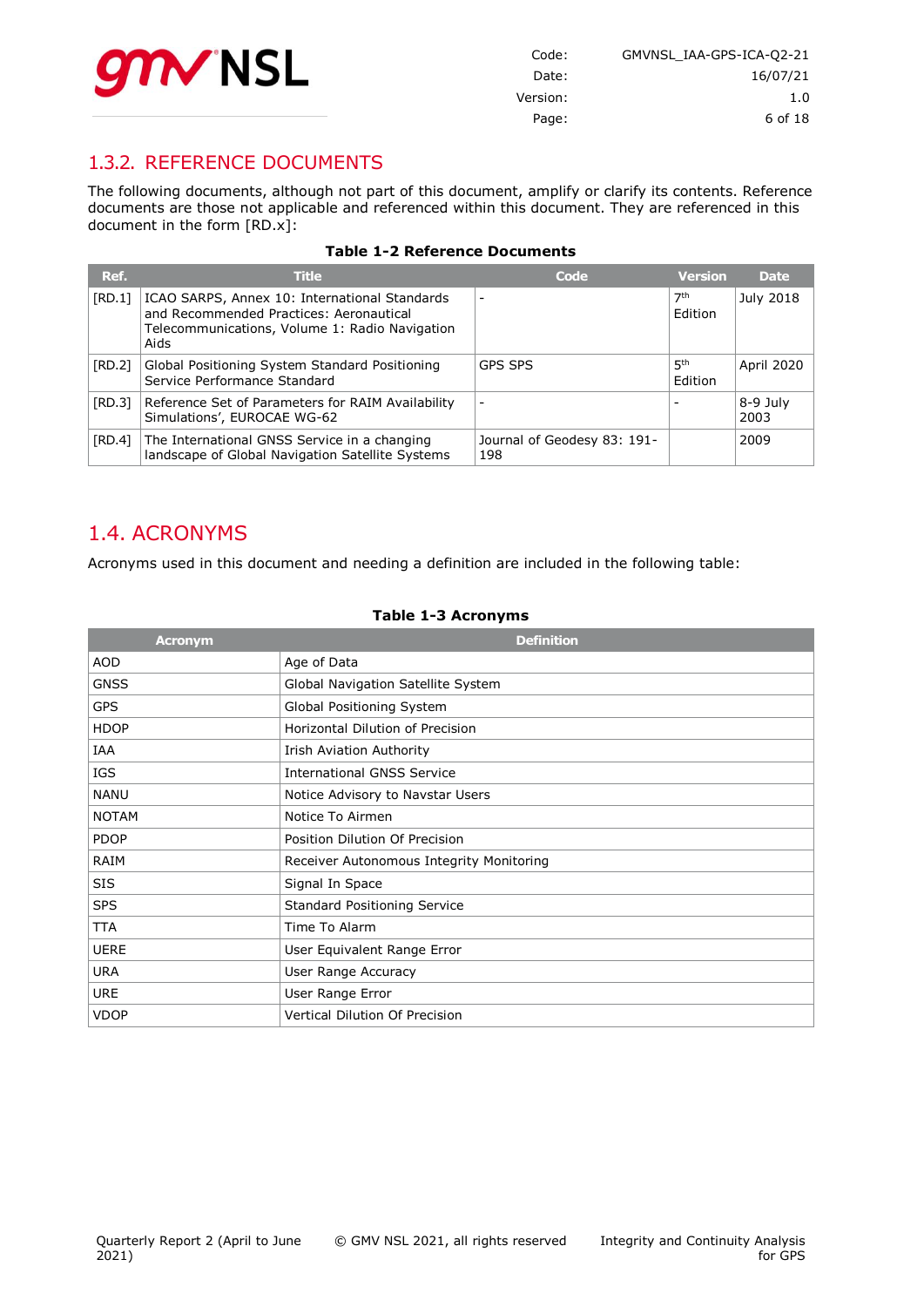

## <span id="page-6-0"></span>2. INTRODUCTION

#### <span id="page-6-1"></span>2.1. PURPOSE

The purpose of the performance monitoring activity [AD.1] is to collect and analyse data on the performance of the GPS Signal In Space (SIS). For this report, the applicable requirements are defined in the ICAO SARPs (Standards and Recommended Practices) contained in Annex 10 to the Convention on International Civil Aviation, Volume 1 Radio Navigation Aids [RD.1].

#### <span id="page-6-2"></span>2.2. ICAO STANDARDS AND DEFINITIONS

The ICAO Annex 10 Volume 1 Chapter 3 Section 3.7 details the ICAO SARPS for GNSS [RD.1]. Section 3.7.2.4.1 sets the Signal-in-Space (SiS) performance requirements. An important assumption made in this respect is that *"the combination of GNSS elements and a fault-free receiver shall meet the SiS requirements defined in Table 3.7.2.4- 1 (located at the end of section 3.7)".* The table below presents the requirements specified for NPA together with a number of corresponding notes.

| <b>Horizontal</b><br><b>Accuracy</b><br><b>Horizontal Alert</b><br>95%<br><b>Limit</b><br>(Notes 1 and<br>$\vert 3)$ |                  | <b>Time to</b><br><b>Integrity</b><br>(Note 3) |                 | <b>Continuity</b><br>(Note 4)                            | <b>Availability</b><br>(Note 5) |
|----------------------------------------------------------------------------------------------------------------------|------------------|------------------------------------------------|-----------------|----------------------------------------------------------|---------------------------------|
| 220 <sub>m</sub>                                                                                                     | 556 <sub>m</sub> | $1 - 1 \times 10 - 7/h$                        | 10 <sub>s</sub> | $1 - 1 \times 10 - 4/h$<br>to<br>$1 - 1 \times 10 - 8/h$ | $0.99$ to<br>0.99999            |

*Note 1 – The 95th percentile values for GNSS position errors are those required for the intended operation at the lowest height above threshold (HAT), if applicable.*

*Note 3 – The accuracy and time–to-alert requirements include the nominal performance of a fault free receiver.*

*Note 4 – Ranges of values are given for the continuity requirement for NPA operations, as this requirement is dependent upon several factors including the intended operation, traffic density, complexity of airspace and availability of alternative navigational aids. The lower value given is the minimum requirement for areas with low traffic density and airspace complexity.*

*Note 5 – A range of values is given for the availability requirement as these requirements are dependent upon the operational need which is based upon several factors including the frequency of operations, weather environments, the size and duration of outages, availability of alternative navigational aids, radar coverage, traffic density and reversionary operational procedures. The lower values given are the minimum availabilities for which a system is considered to be practical but are not adequate to replace non-GNSS navigation aids. For approach and departure, the higher values given are based upon the availability requirements at airports with a large amount of traffic assuming that operations to or from multiple runways are affected but reversionary operational procedures ensure the safety of the operation.*

Some related definitions for the performance requirements are given below.

#### **Horizontal Accuracy**

Annex 10 Volume 1 Attachment D section 3.2.1 states: *"GNSS position error is the difference between the estimated position and the actual position. For an estimated position at a specific location, the probability should be at least 95 per cent that the position error is within the accuracy requirement."*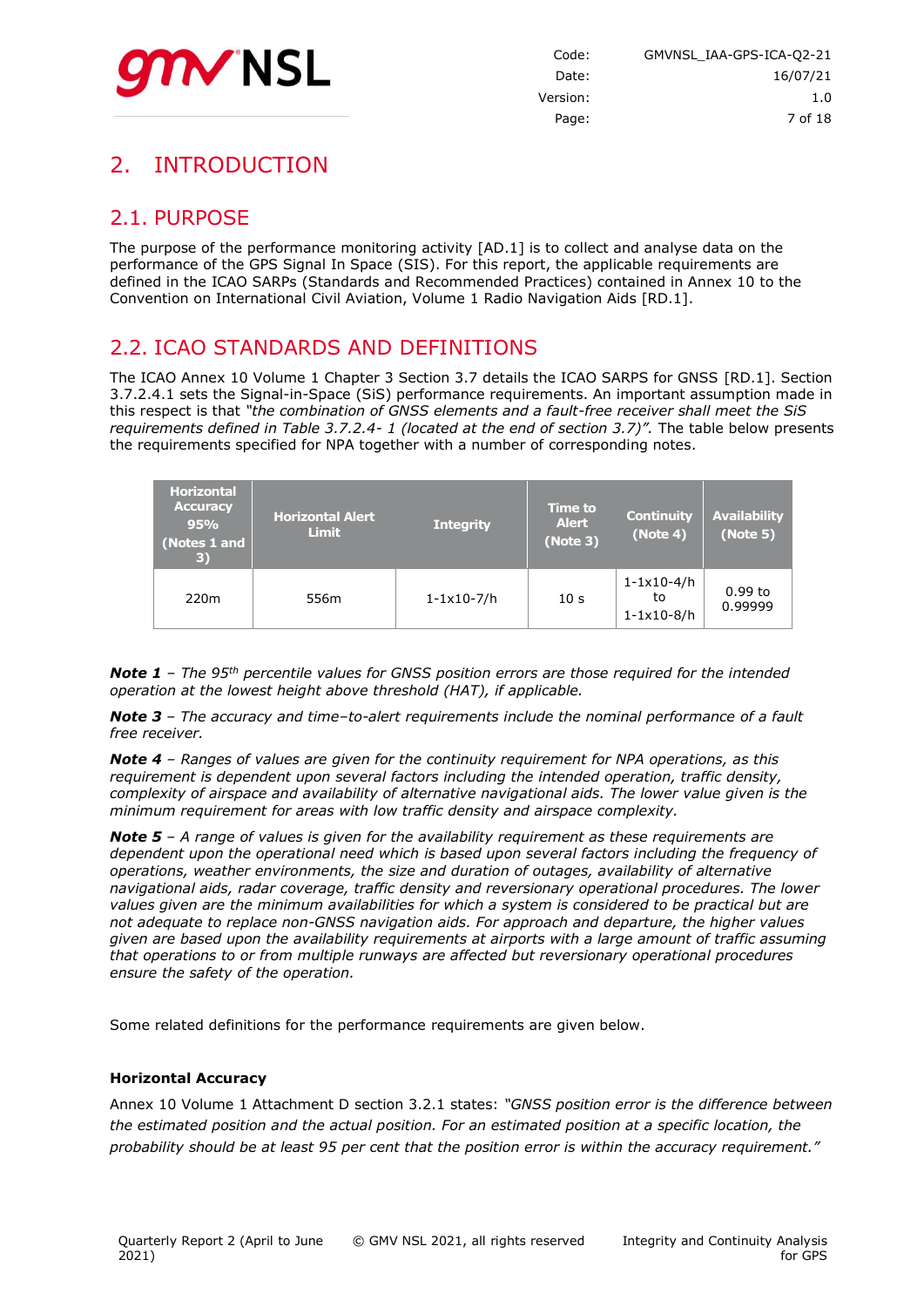

| GMVNSL IAA-GPS-ICA-Q2-21 | Code:    |
|--------------------------|----------|
| 16/07/21                 | Date:    |
| 1.0                      | Version: |
| 8 of 18                  | Page:    |

#### **Integrity, Horizontal Alert Limit, Time to Alert**

ICAO Annex 10 Volume 1 Attachment D section 3.3.1 states: "*Integrity is a measure of the trust that can be placed in the correctness of the information supplied by the total system. Integrity includes the*  ability of a system to provide timely and valid warnings to the user (alerts) when the system must not *be used for the intended operation (or phase of flight)."* Therefore, integrity is the probability of not using a radiated false guidance signal.

For a loss of integrity to occur, the following conditions need to exist at the same time:

- radiation from the satellite system of a signal, which would result in a derived position error outside the ICAO GNSS NPA Horizontal Alert Limit (HAL), and
- failure to detect and indicate when the ICAO GNSS NPA HALs have been exceeded for a period of time beyond the ICAO GNSS NPA Time-To-Alert (TTA) period.

In this respect, the following points are relevant:

- The GPS SPS [RD.2] incorporates monitoring of the health of the satellites. This monitoring is not at the required probability level nor is it sufficiently prompt to fulfil the ICAO GNSS Horizontal Accuracy and TTA requirements.
- The use of at least a TSO-C129a compliant receiver will be necessary for GPS supported NPAs in accordance with AMC-20-XX. This type of receiver provides "Real-time monitoring" of the derived GPS position by the use of Receiver Autonomous Integrity Monitoring (RAIM).
- The requirements for the integrity contribution of the receiver are specified in document RTCA DO-208 Table 2-1 "GPS Position Integrity Performance Requirements", which is referenced from document TSO-C129a. Table 2-1 sets a minimum detection probability at 0.999.
- The ICAO requirement for integrity for GPS when used to provide a NPA is  $1-(1\times10^{-7})$  per flight hour.
- Taking into account the receiver detection probability of 0.999 there remains an integrity requirement of  $1 - (1 \times 10^{-4})$  per flight hour to be achieved by the remaining parts of the system. These remaining parts include the performance of the SIS and any other real time monitoring devices in use.

#### **Continuity**

Annex 10 Attachment D section 3.4.1 states: "*Continuity of service of a system is the capability of the system to perform its function without unscheduled interruptions during the intended operation."* ICAO provides a range of values for continuity; the value used by a specific aerodrome will depend upon several factors including the intended operation, traffic density, complexity of airspace and availability of alternative navigational aids. Guidance on setting this requirement can be found in Annex 10 Volume 1 Attachment D section 3.4.2.3

It should be noted that the ICAO SARPs for NPA are consistent with those for en-route. In this respect, Annex 10 Volume 1 Attachment D section 3.4.2.1 states: "*For en-route operations, continuity of service relates to the capability of the navigation system to provide a navigation output with the specified accuracy and integrity throughout the intended operation, assuming that it was available at the start of the operation."*

Therefore, loss of continuity (strictly in the case of SiS, i.e. assuming a fault free receiver) can be considered to be when the horizontal alert limit cannot be achieved due to an unexpected failure of the GPS service for 10 Seconds or more, during a period when RAIM is predicted to be available for a specific approach.

#### **Availability**

ICAO Annex 10 Volume 1 Attachment D section 3.5.1 states: *"The availability of GNSS is characterized by the portion of time the system is to be used for navigation during which reliable navigation information is presented to the crew, autopilot, or other system managing the flight of the aircraft". Furthermore, Section 3.5.6 states: "The availability of GNSS should be determined through design, analysis and modelling, rather than measurement."*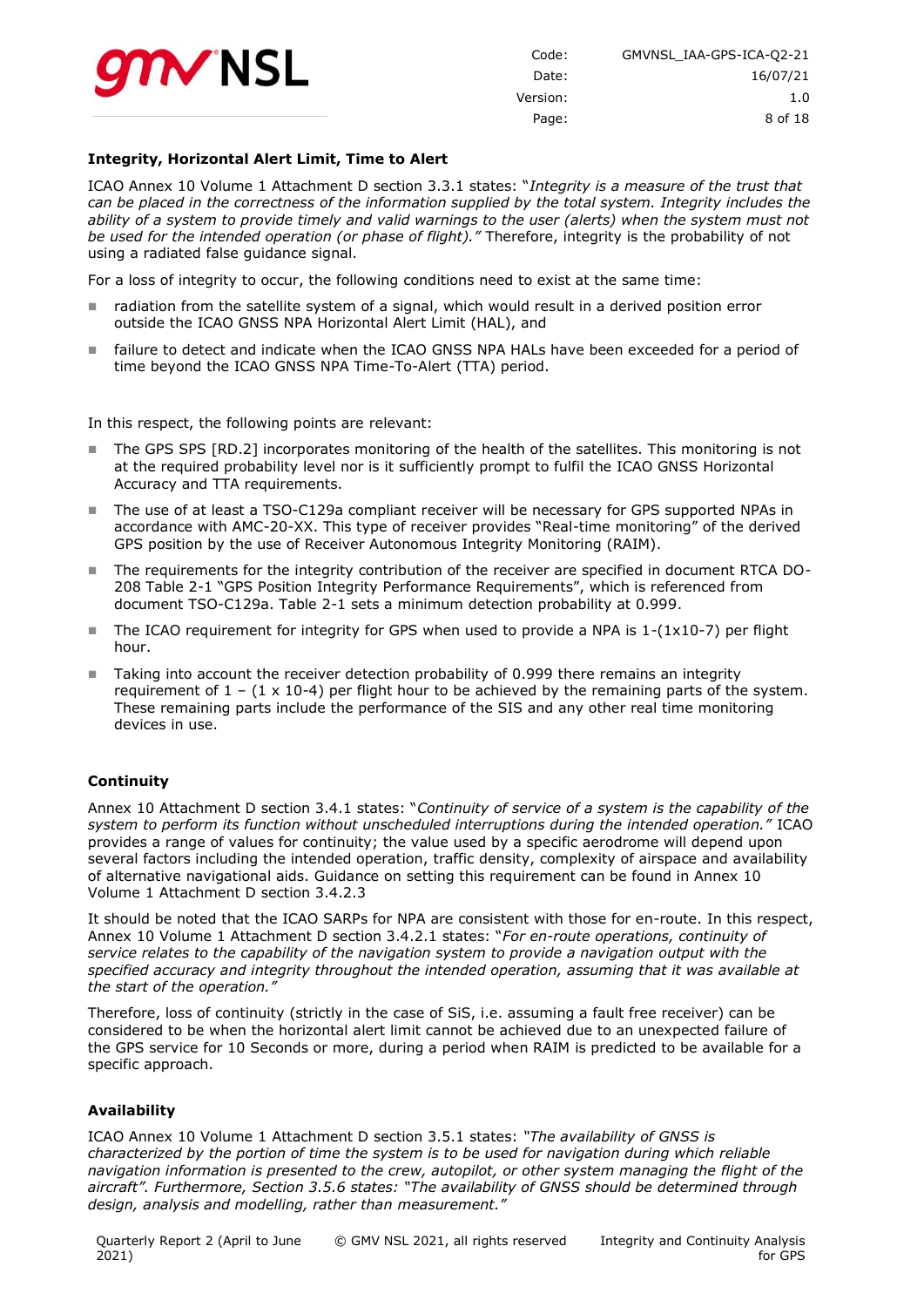

| GMVNSL IAA-GPS-ICA-Q2-21 | Code:    |
|--------------------------|----------|
| 16/07/21                 | Date:    |
| 1.0                      | Version: |
| 9 of 18                  | Page:    |
|                          |          |

Under normal conditions, availability of the signal from sufficient satellites for the provision of RAIM, a prerequisite for the use of GPS in support of a NPA, is predictable and may be assessed in advance of the use of the instrument approach procedure.

#### <span id="page-8-0"></span>2.3. METHODOLOGY

For the performance analysis in this report, raw GPS measurement data from reference stations has been analysed. The primary source of data is the OSi network of active stations in Ireland. OSi operates a national network of GNSS receiver stations. The network consists of 25 receivers that provide 24-hour availability of dual frequency GPS and GLONASS data. For the purposes of this performance monitoring activity, OSi provides raw data for 2 of these sites to NSL for processing and analysis. The sites that are used are Mullingar (MLG1) and Sligo Hospital (SLGO). The locations of these sites are shown in [Figure 2-1.](#page-8-1)



**Figure 2-1: Location of Performance Monitoring Stations**

<span id="page-8-1"></span>In this report, MLG1 is used as the main site to provide performance monitoring across the whole of Irish airspace and SLGO is a back-up in case of problems with MLG1 and to allow cross-checking of performance in the case of anomaly investigations. These sites have been chosen to fulfil the following criteria:

- **Centrally located within Ireland in order to ensure monitoring of complete airspace;**
- Good data availability and continuity (i.e. avoid sites with historically poor data availability);
- Good measurement quality (i.e. avoid sites with known interference, multipath or sky visibility issues);
- Availability of required observation types and data.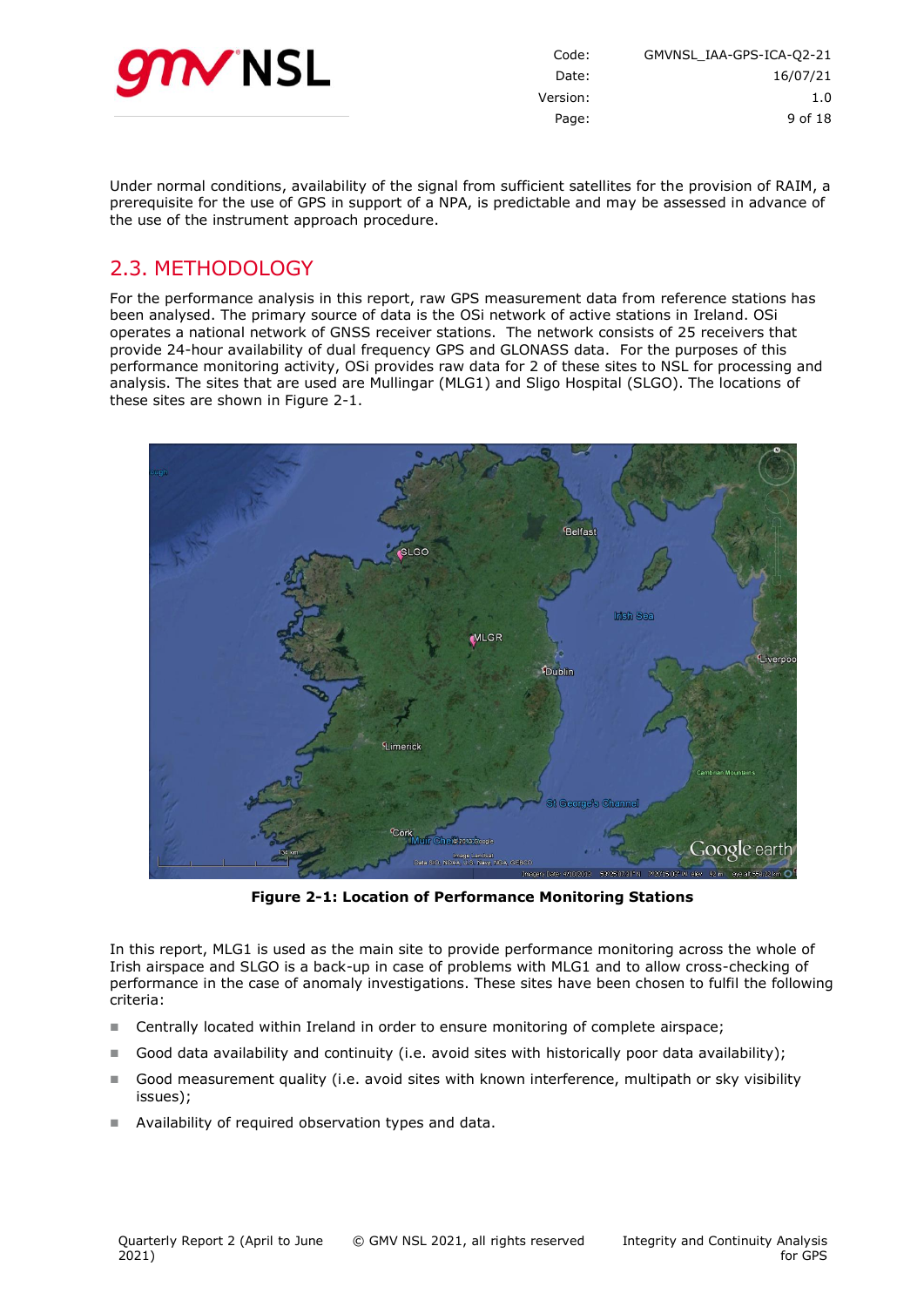

#### <span id="page-9-0"></span>2.4. ASSUMPTIONS

For processing the raw data and generating the results the following assumptions are made:

- Single frequency (L1) processing with C/A code;
- 5-degree elevation mask used;
- Broadcast iono model (Klobuchar) used to remove ionospheric errors;
- RTCA trop model used to remove tropospheric errors;
- Weighted least squares RAIM algorithm used for RAIM prediction (protection level computation) and Fault Detection;
- Probability of missed detection = 0.001 and Probability of false alarm =  $1x10-5$  for RAIM computations;
- UERE budget (non-SIS components) used in position solution and for RAIM predictions based given below [RD.3]:

| <b>Elevation,</b><br><u>degrees</u> | Error,<br>metres |  |  |
|-------------------------------------|------------------|--|--|
| 5                                   | 7.48             |  |  |
| 10                                  | 6.64             |  |  |
| 15                                  | 5.92             |  |  |
| 20                                  | 5.31             |  |  |
| 30                                  | 4.31             |  |  |
| 40                                  | 3.57             |  |  |
| 50                                  | 3.06             |  |  |
| 60                                  | 2.73             |  |  |
| 90                                  | 2.44             |  |  |

The URA value from the broadcast navigation message is combined with the values in the table to form the total UERE for the observations.

As the actual monitoring is based on the measurements from one receiver, the following points should be noted:

- **Performance monitoring is local to the monitoring station with a coverage area defined by the** correlation of the major error sources and the configuration of the constellation.
- The range domain errors contain the residuals of other error sources other than the SIS range errors, hence the performance statistics generated are conservative.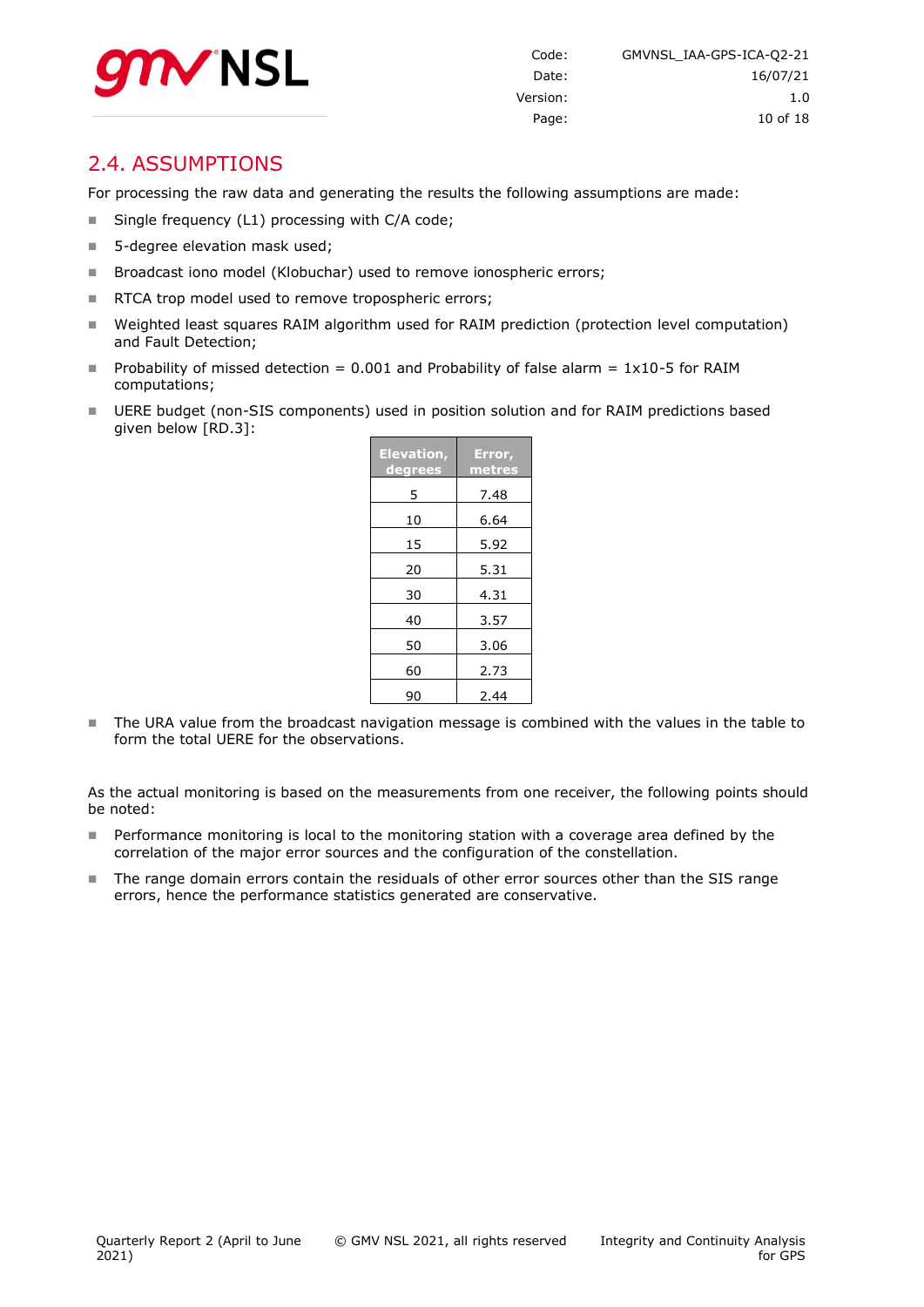

Code: GMVNSL\_IAA-GPS-ICA-Q2-21 Date: 16/07/21 Version: 1.0 Page: 11 of [18](#page-17-0)

## <span id="page-10-0"></span>3. ACCURACY

Accuracy is defined as the measure of the calculated position error between the position solution and the known location of the antenna at the 95th percentile. The position solution is computed at the receiver using the L1 GPS measurements at 1Hz rate above an elevation of 5 degrees. The horizontal and vertical error distributions for the period April to June 2021 are shown in the following figures for fault-free solutions (i.e. no problems indicated). The samples shown in each figure are in error bins of 1cm and include position errors from all days during the monitoring period.



**Figure 3-1: Horizontal Error Distribution for Monitoring Period**

<span id="page-10-1"></span>

**Figure 3-2: Vertical Error Distribution for Monitoring Period**

<span id="page-10-2"></span>It can be seen that the horizontal errors are most commonly around 1 to 2m.

To better understand the maximum errors, details of the horizontal error distribution above 2m and vertical error distribution above 5m are also shown.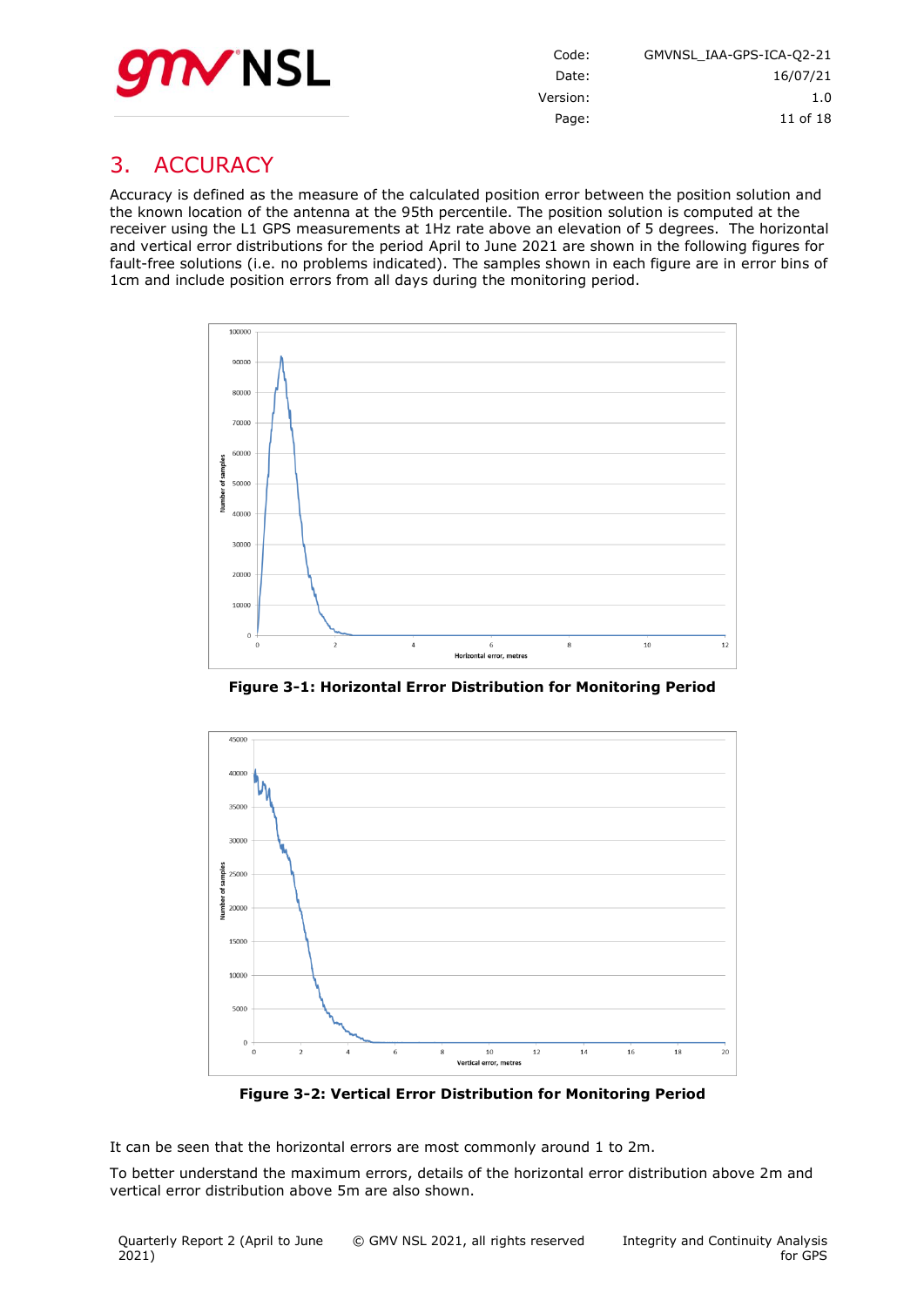



<span id="page-11-0"></span>**Figure 3-3: Horizontal Error Distribution above 2m for Monitoring Period**



**Figure 3-4: Vertical Error Distribution above 5m for Monitoring Period**

<span id="page-11-1"></span>It is clear from the results that the maximum horizontal errors are well below the accuracy requirement for Non-Precision Approach (220m, 95%). The daily 95% position errors are also shown to illustrate the fact that the daily performance is also well within the requirement.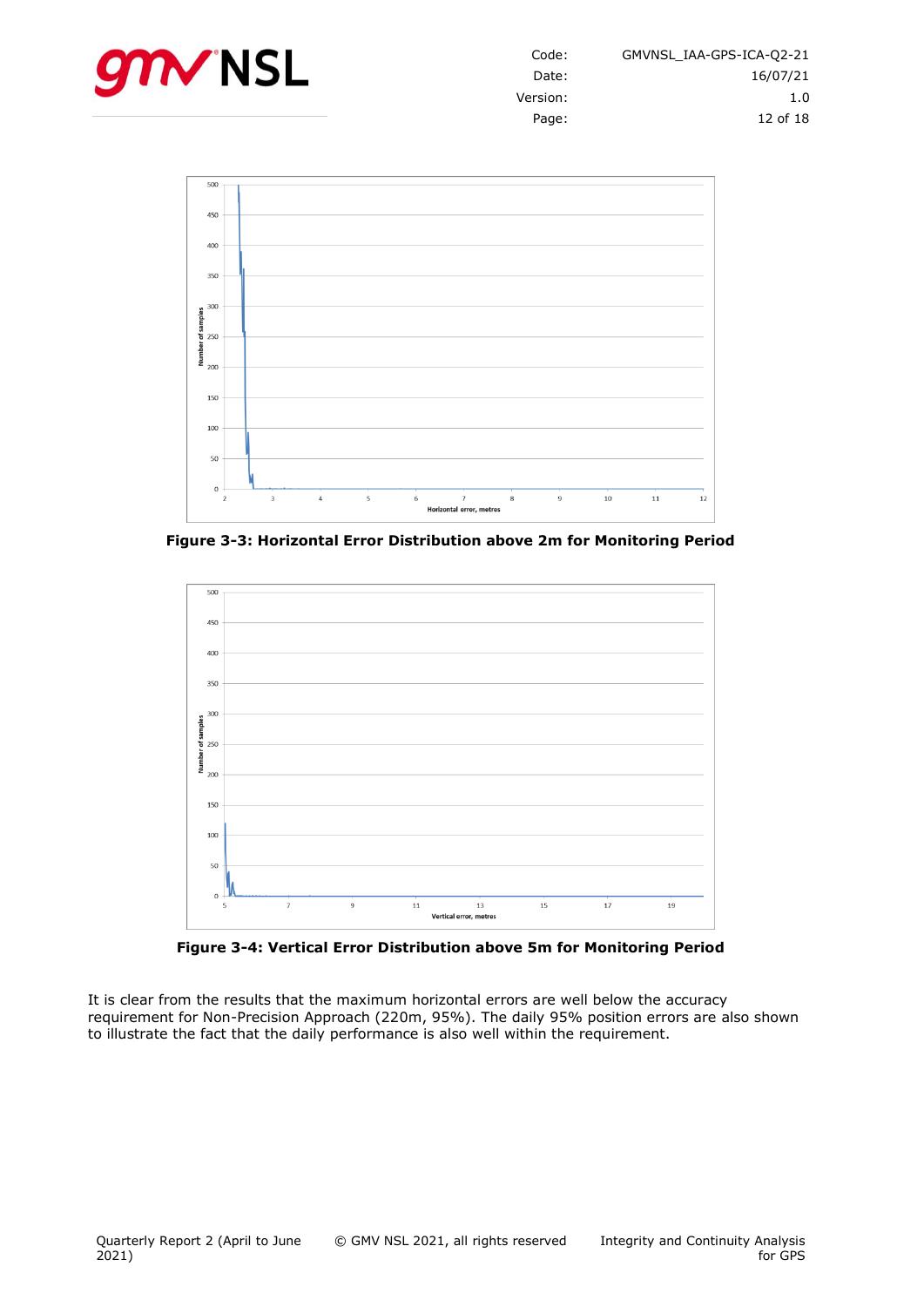



<span id="page-12-0"></span>**Figure 3-5: Horizontal Position Accuracy (95%) for Monitoring Period**



<span id="page-12-1"></span>**Figure 3-6: Vertical Position Accuracy (95%) for Monitoring Period**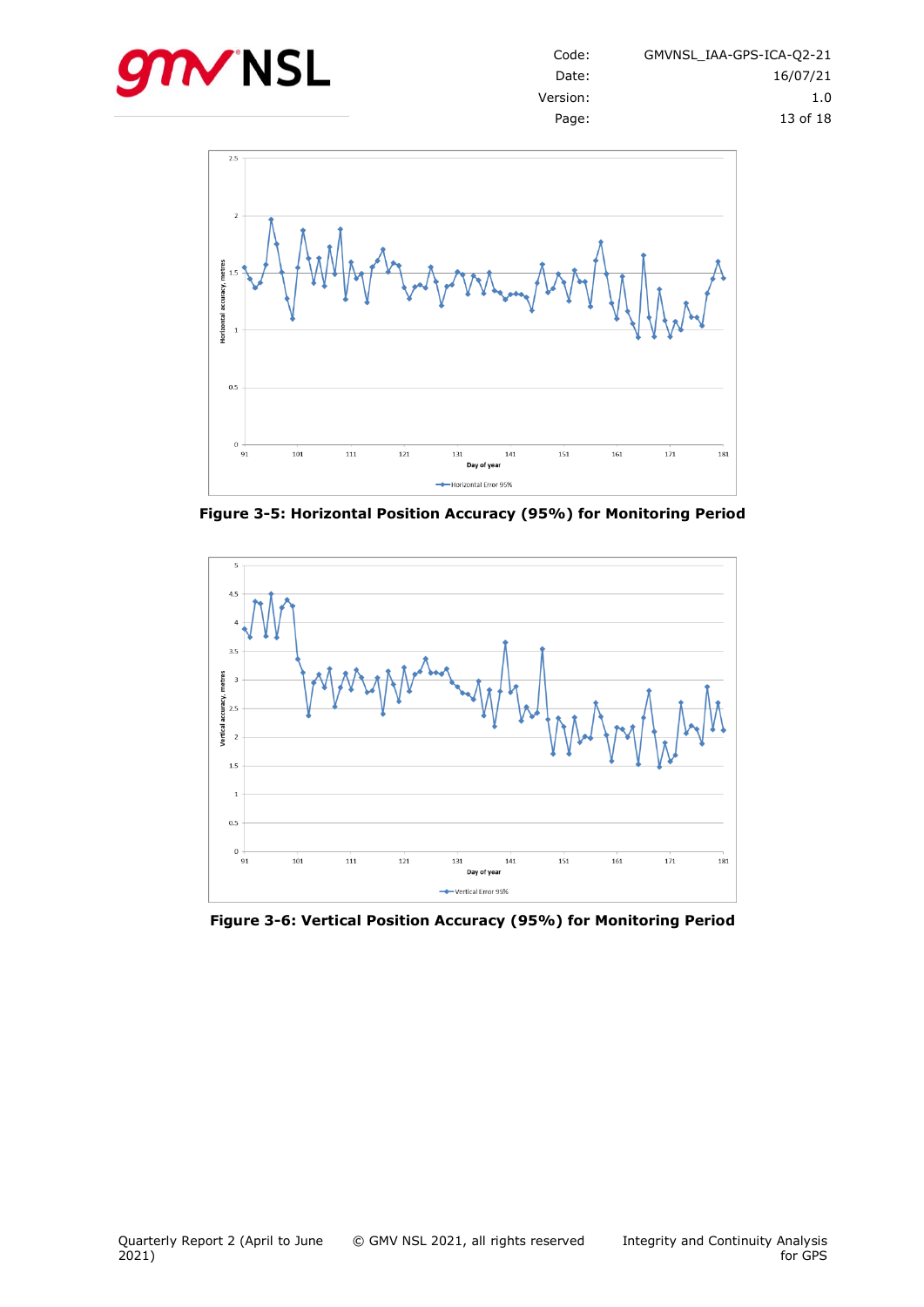

Code: GMVNSL\_IAA-GPS-ICA-Q2-21 Date: 16/07/21 Version: 1.0 Page: 14 of [18](#page-17-0)

## <span id="page-13-0"></span>4. INTEGRITY

The approach taken here is as stated in Section 1.2, with the integrity data generated based on the known positions of the antennas. The basic assumption made is that the receiver is fault free and that its integrity function has a probability of missed detection (Pmd) of 0.001. The process adopted here involves firstly mapping the ICAO requirements to the period under investigation to enable the determination of compliance with ICAO requirements. Given the Pmd of 0.001 and that the integrity risk for NPA is specified as  $1x10^{-7}$  per hour, the SiS probability of failure is determined as  $1x10^{-4}$  per hour. Because of the effect of dynamics and/or contextual factors on aircraft attitude, it is assumed that there are 3600 independent measurements in any given hour. This translates to a probability of failure of  $2.78 \times 10^{-8}$  per sample. Therefore, for the period analysed (i.e. 7862400 samples) the maximum allowable number of failures is 0.22.

The next step compares the positioning solutions as determined from the measurements and the known positions of the antenna. The resulting position errors are then compared to the alert limit for NPA. Finally, the number of violations (the cases where the position errors are larger than the alert limit) is compared to the maximum allowable number of failed satellites (i.e. 0.22). It is on this basis that compliance (or non-compliance) with ICAO's integrity requirements has been determined. It should be noted that this is a rather simple approach as it does not account for the uncertainties in the quantities being compared, particularly in the case of position solutions and the coordinates of the antennas. However, as the Alert Limit is large compared to the normal level of positioning error it is a reasonable approximation.

The distributions of horizontal and vertical errors for the period April to June 2021 were shown in section [3.](#page-10-0) It was seen that the horizontal errors were usually around 1-2m with a maximum value of around 5m. As there are no horizontal position errors that are even close to 556m, this means that the integrity requirement was met during the monitoring period.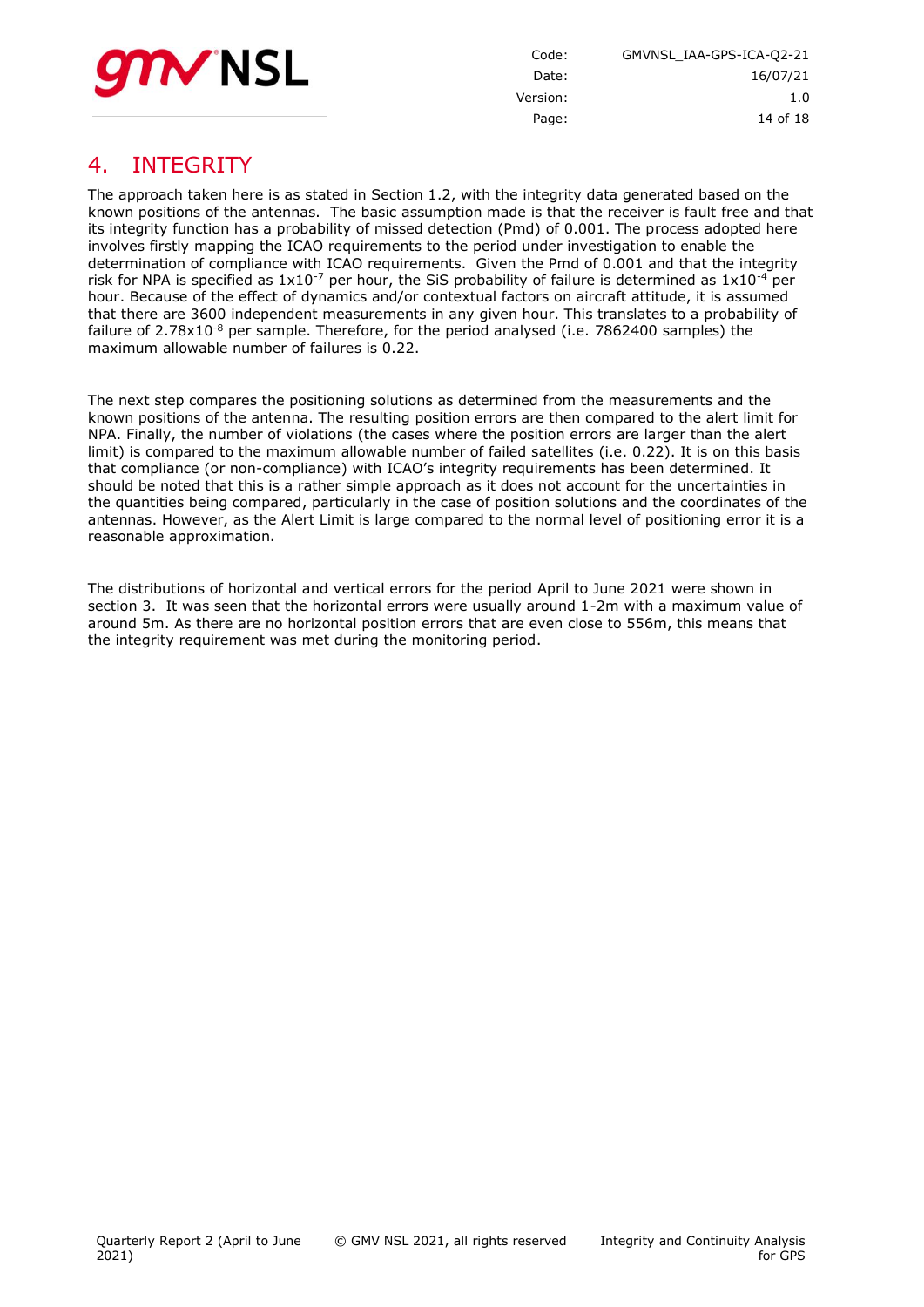

#### <span id="page-14-0"></span>5. CONTINUITY

The continuity in the monitoring period is computed as:

$$
continuity = 1 - \frac{CTI}{MTBF}
$$

Where CTI is the continuity time interval (1hr in this case),

MTBF is the mean time between failures, which is computed as total time divided by number of failure events.

A failure event is counted as any period lasting for more than 10 seconds where:

- HPL cannot be computed (i.e. <5 satellites in view above elevation mask);
- Computed HPL > Alert Limit (i.e. 556m);
- Computed horizontal position error > Alert Limit;
- Any combination of the above.

It should be noted that continuity only considers failures due to unscheduled events, and so any periods of high HPL for example that have been previously informed via a NANU are not counted as a failure for continuity. During the monitoring period of April to June 2021 the following potential failure events were observed.

| <b>Start Date</b> | <b>Start Time</b> | <b>Outage</b><br><b>Duration</b><br>(secs) | <b>Reason for</b><br><b>Outage</b>                                                                | <b>Comments</b>                                                                                                                                                                                                                                                                                                         |
|-------------------|-------------------|--------------------------------------------|---------------------------------------------------------------------------------------------------|-------------------------------------------------------------------------------------------------------------------------------------------------------------------------------------------------------------------------------------------------------------------------------------------------------------------------|
| 07/05/2021        | 14:14:29          | 16                                         | Mixture of no<br>solution $(< 4$<br>satellites) and no<br>protection level<br>(only 4 satellites) | During this period there is<br>a drop in the number of<br>satellites at the receiver.<br>This is accompanied by a<br>drop in SNR for all<br>satellites and is indicative<br>of local interference rather<br>than a system problem.                                                                                      |
| 19/05/2021        | 19:19:50          | 1                                          | High HPL $(>556m)$                                                                                | Around this epoch there is<br>a drop in the number of<br>satellites used, and one<br>this epoch when only 5<br>satellites are used this<br>causes a high HPL value.<br>This period is accompanied<br>by a drop in SNR for all<br>satellites and is indicative<br>of local interference rather<br>than a system problem. |

**Table 5-1: Summary of Outages during Monitoring Period**

<span id="page-14-1"></span>It can be seen that there are 2 possible events during this period. However, one of them lasts for less than 10 seconds and both of them appear to be due to a local issue with interference rather than a system problem. Therefore, the continuity is 100%, which does meet the requirement in this period.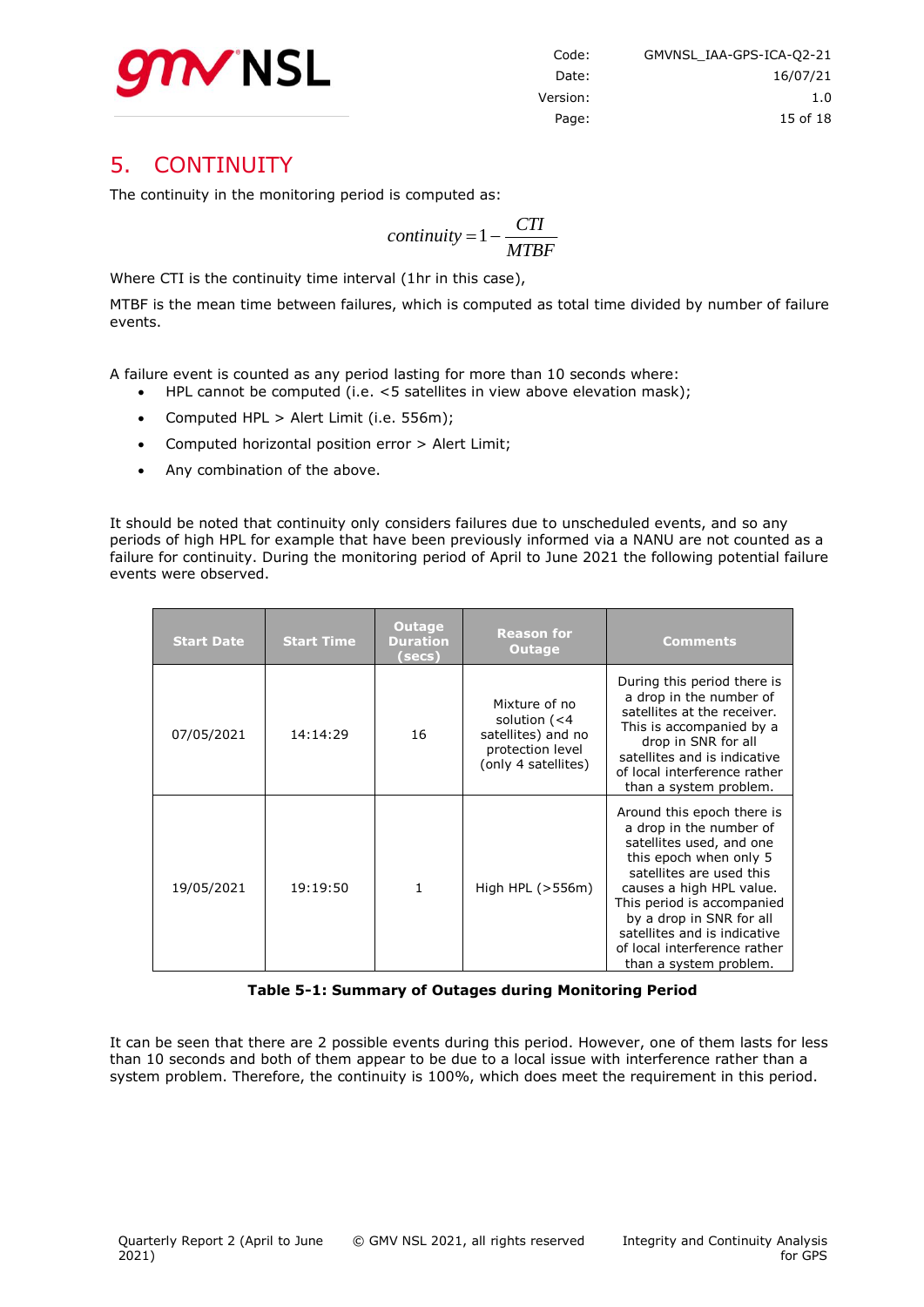

| GMVNSL IAA-GPS-ICA-Q2-21 | Code:    |
|--------------------------|----------|
| 16/07/21                 | Date:    |
| 1.0                      | Version: |
| 16 of 18                 | Page:    |

#### <span id="page-15-0"></span>6. AVAILABILITY

The availability in the monitoring period is computed as:

*MTBO MTTR MTBO availability*

Where MTBO is the mean time between outage, which is computed as total time divided by number of outage events, and MTTR is the mean time to restore, which is computed as total outage time divided by number of outage events.

In the same way as for continuity analysis, outages are identified and used to compute the MTBO and MTTR figures. The difference in this case is that availability includes outages due to scheduled as well as unscheduled outages. Based on the list of outages from [Table 5-1](#page-14-1) it can be seen that during this period there were no system outages lasting for more than 10 seconds in this period and therefore the availability is 100%. This does fit in with the availability requirements specified in section 2.2.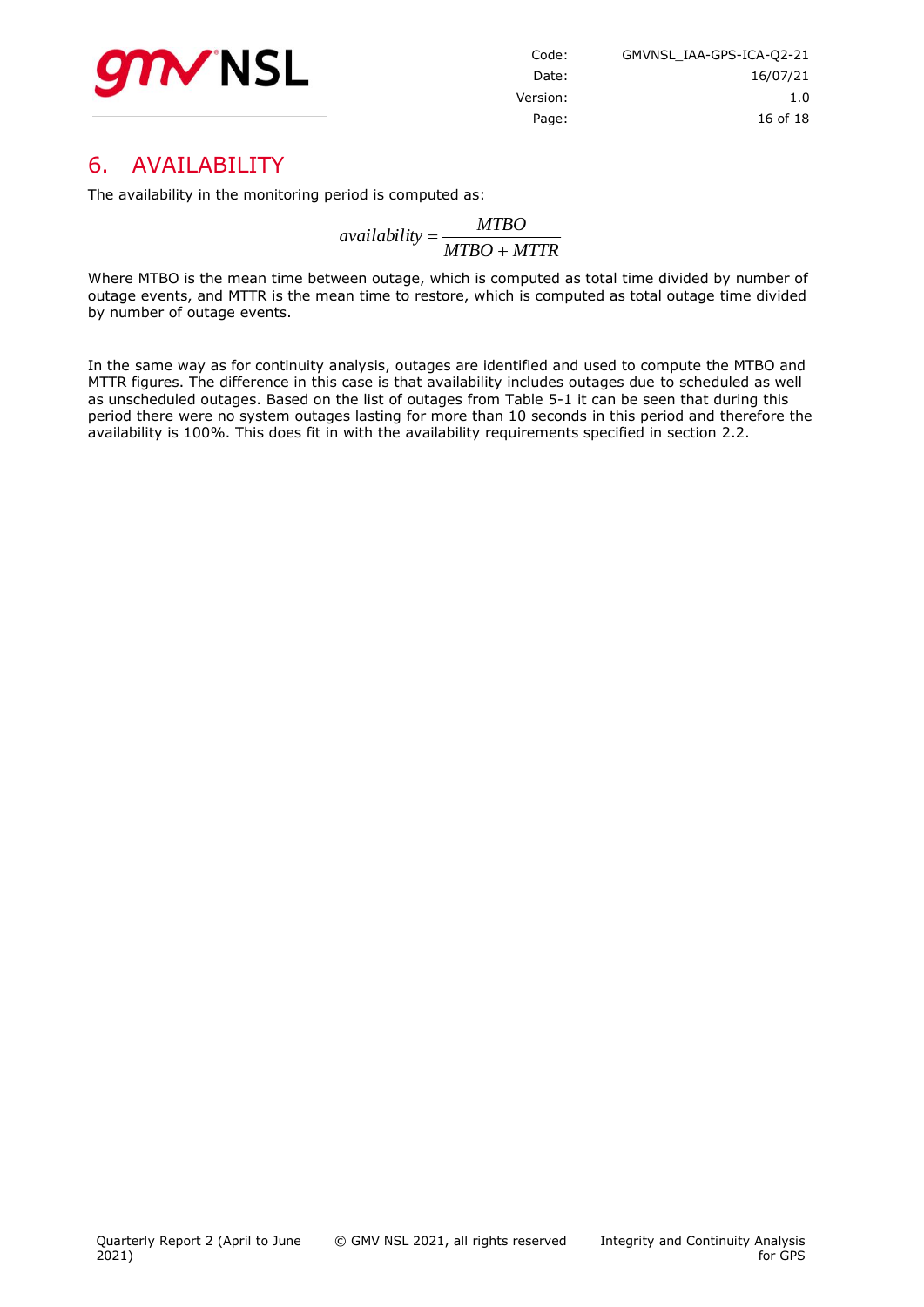

## <span id="page-16-0"></span>**7. CONCLUSIONS**

The GPS performance has been assessed against the ICAO requirements for the period of April to June 2021.

- Accuracy
	- **-** Horizontal accuracy checked against threshold of 220m.
	- **-** 95% horizontal accuracy <2m on each day
	- **-** Accuracy requirement is passed
- Integrity
	- **-** Horizontal error checked against alert limit of 556m.
	- **-** Maximum horizontal errors <5m
	- **-** Integrity requirement is passed.
- Continuity
	- **-** Results checked for outages (<5 satellites, position error > alert limit, protection level > alert limit).
	- **-** No system outages identified
	- **-** Continuity is 100% and therefore requirement is met.
- **Availability** 
	- **-** Results checked for outages (<5 satellites, position error > alert limit, protection level > alert limit).
	- **-** No system outages identified.
	- **-** Availability is 100% and therefore requirement is met.